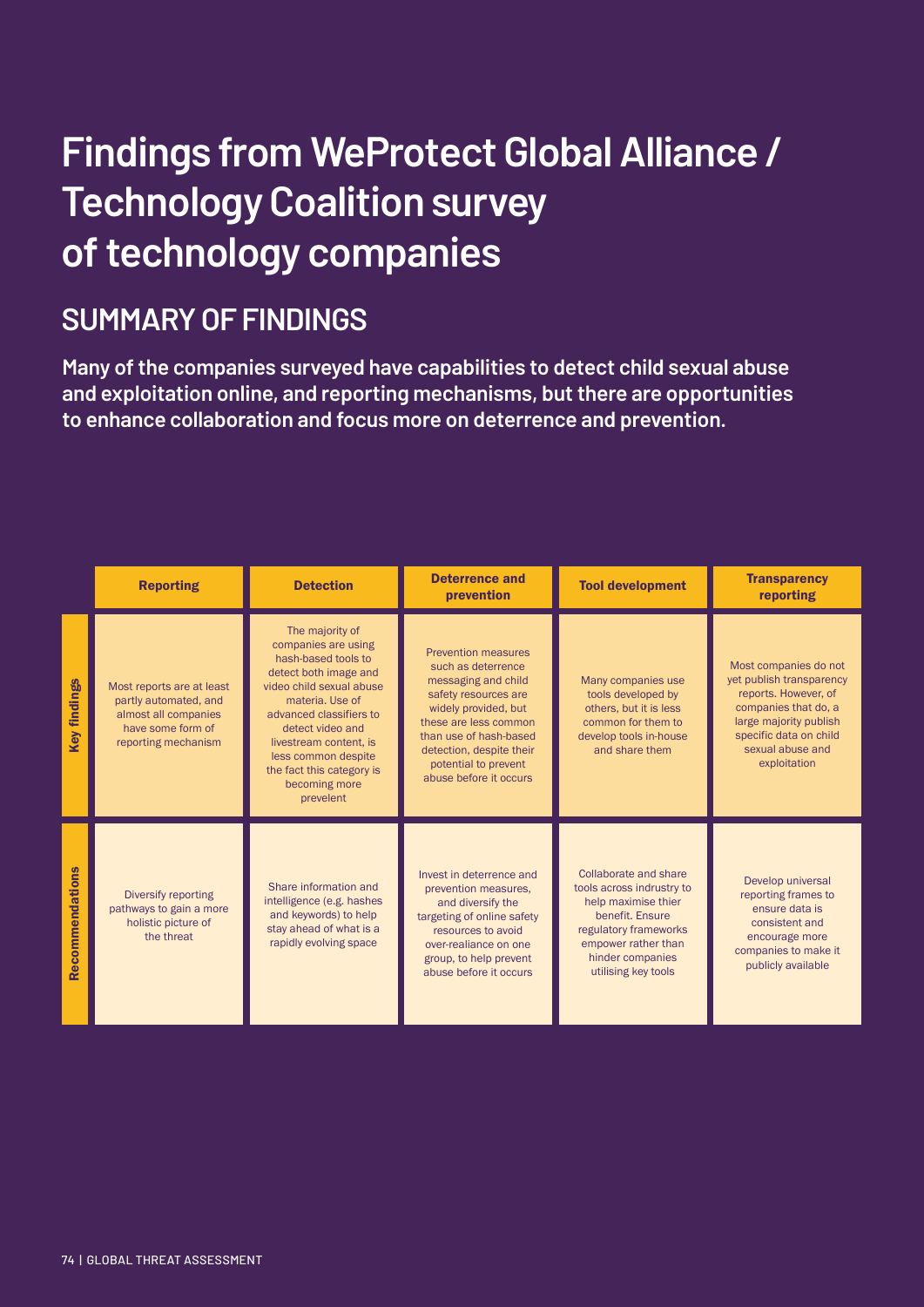### **METHODOLOGY**

Between February and March 2021, WeProtect Global Alliance and the Technology Coalition carried out a 20-question survey of their respective industry members to understand the scope of activities undertaken by technology companies to combat the issue of child sexual abuse online. In total 32 companies responded, ranging in size from less than 250 employees to more than 5,000.



### **LIMITATIONS**

The sample is small relative to the size of the global technology sector, and is more representative of Global North-based companies. However, the wide range of company sizes and types arguably provide a representative sample of the industry. Due to the survey being fully anonymised and aggregated, it was not possible to trace one respondent's answers to multiple questions, limiting potential comparisons between responses – for example, for different company sizes. Finally, some of the questions may not have been relevant to all respondents. This was mitigated by including a 'not relevant' option or allowing for questions to be skipped.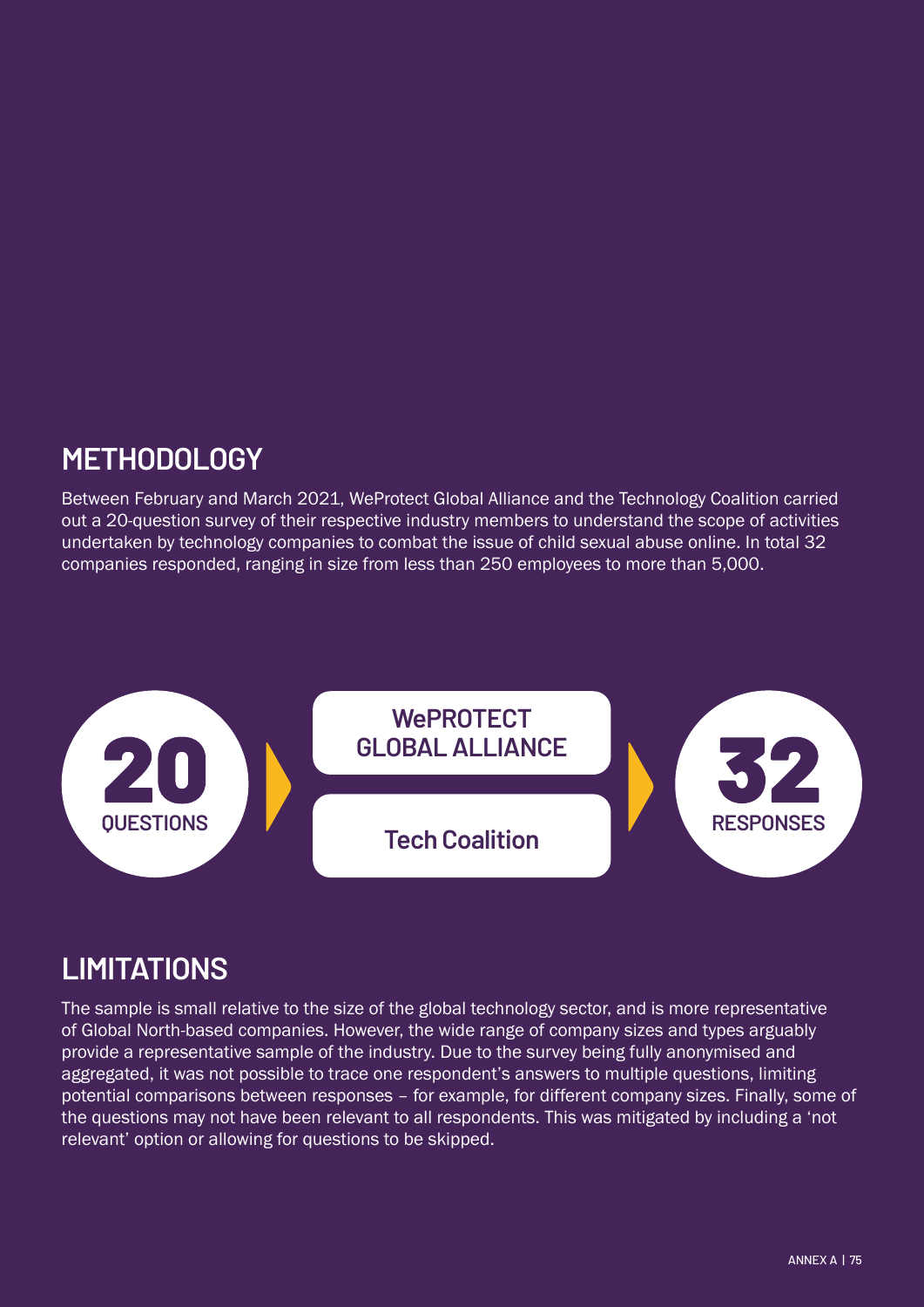## **FULL RESULTS**

### **Reporting:**

84% of companies surveyed have at least partly automated processes for forwarding reports of child sexual abuse online, suggesting that report management is relatively efficient.

**REPORT HANDLING**

**PARTLY OR FULLY AUTOMATED**

This question did not focus on proactive detection mechanisms companies may have in place, so does not provide a full picture in this regard. However, outside of this the most popular reporting mechanism for companies is direct user reports. Least popular are reporting paths for NGOs and law enforcement, suggesting that there may be scope for greater cross-sector collaboration. Diversifying reporting pathways will also avoid over-reliance on user reporting which, given that rates of self-reporting are low, may help to provide a more complete picture of offending.

### Figure 19: Mechanisms companies provide to enable reporting.



### What mechanisms do companies provide to enable reporting of child sexual abuse material?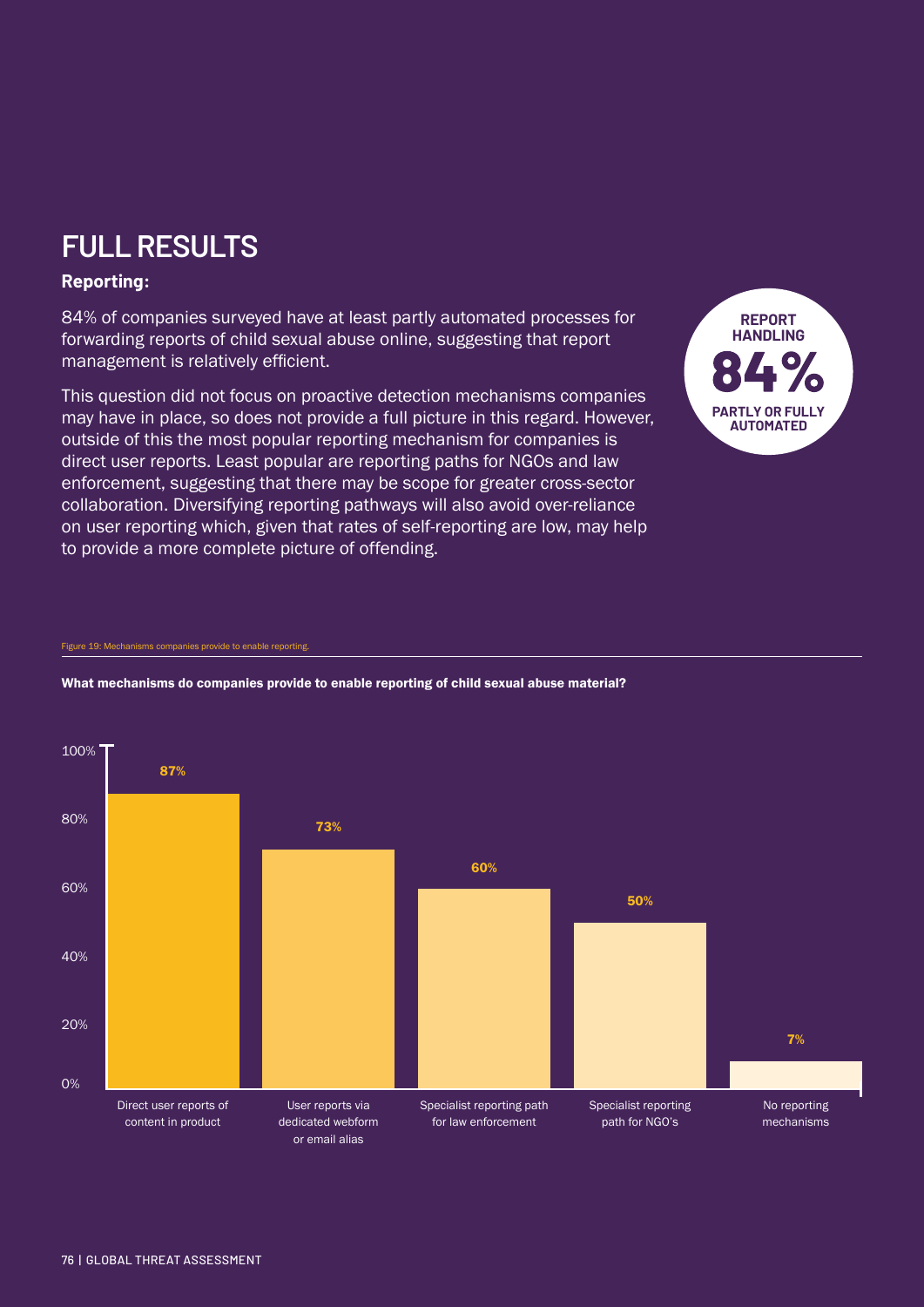### **DETECTION**

### **Hash-based Detection**

Most respondents use hash-based tools to detect image and video-based child sexual abuse material on their platforms. Most of those not already using hash-based tools plan to implement them in the next six months, as shown in Figure 20 below.



To effectively use hash-based detection tools, companies need access to hashes of known child sexual abuse material. Another important element of detection is the ability to block search terms relating to child sexual abuse, for which companies need access to keyword lists.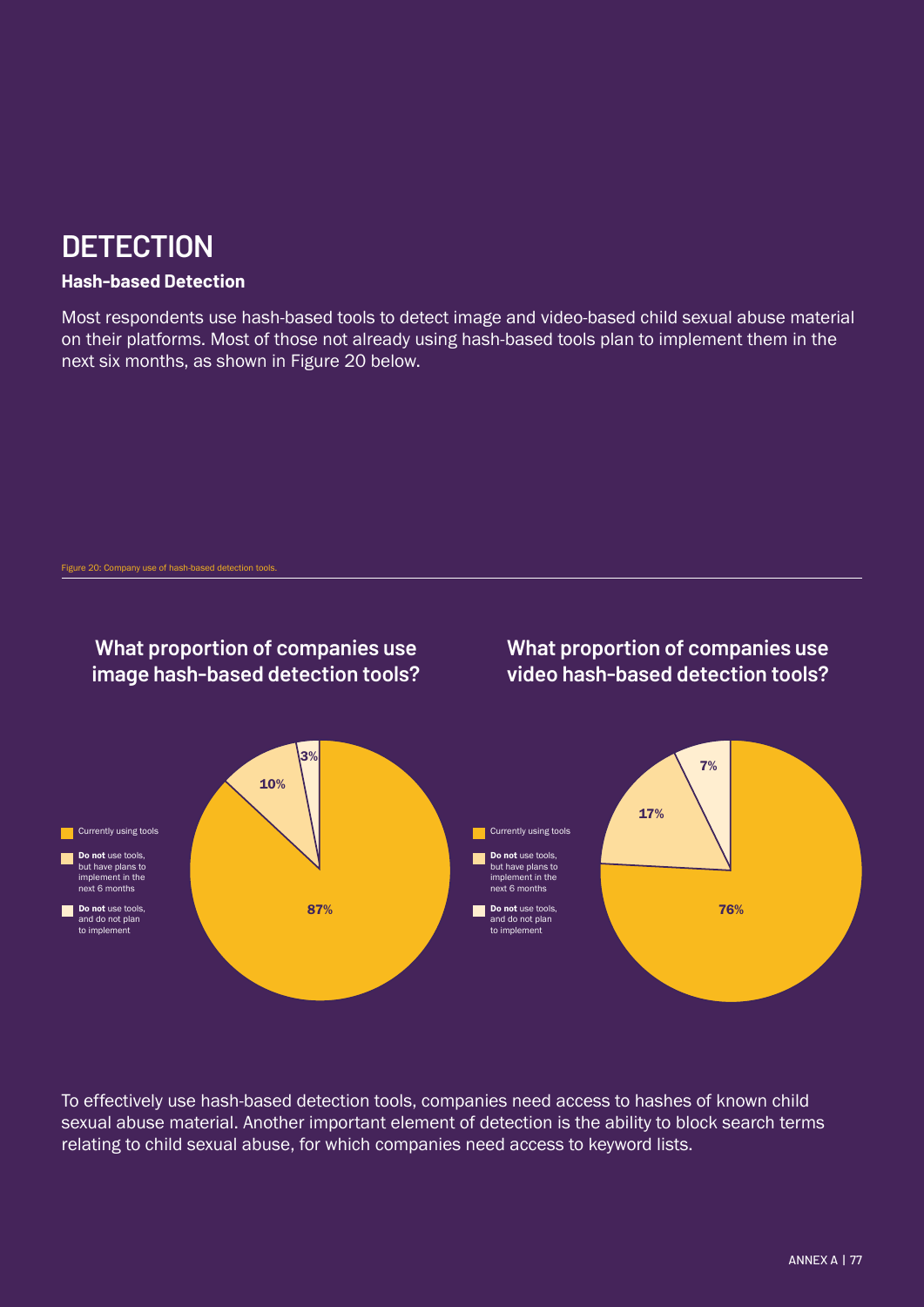Most companies ingest hashes and keywords from at least one repository, as shown in Figure 21 below. However, a much smaller proportion contribute hashes or keywords. Assuming companies are not purely detecting known content, limited external intelligence sharing may impact the ability to keep up with the evolving threat.

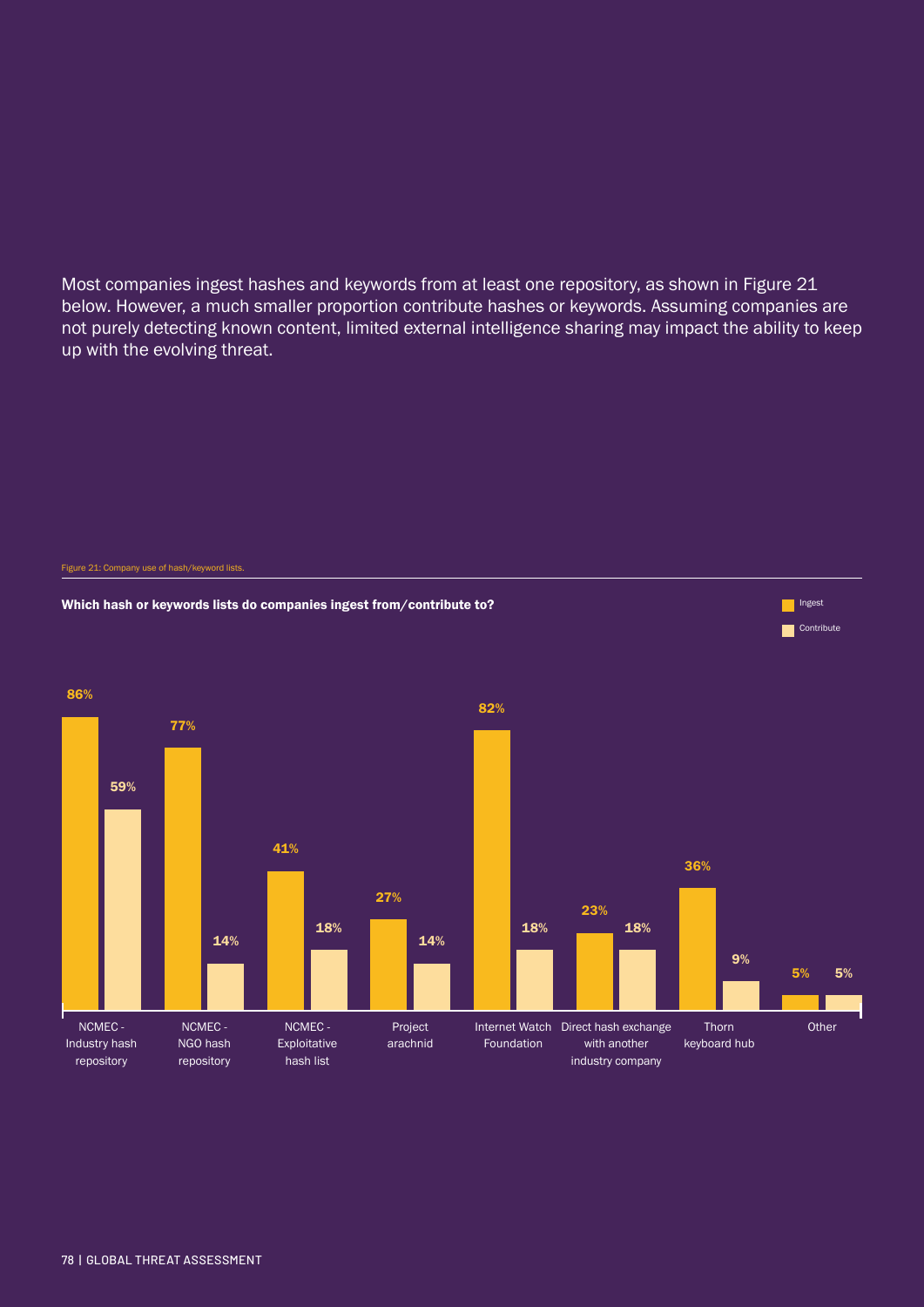## **ADVANCED DETECTION:**

Advanced detection refers to technologies such as artificial intelligence classifiers. These advanced detection measures are less commonly used than hash-based detection measures. Despite evidence indicating the increasing prevalence of video and livestreaming content, classifiers to detect such material are only used by 30% and 22% of respondents respectively.

What additional measures do companies use to combat child sexual exploitation and abuse online?

![](_page_5_Figure_4.jpeg)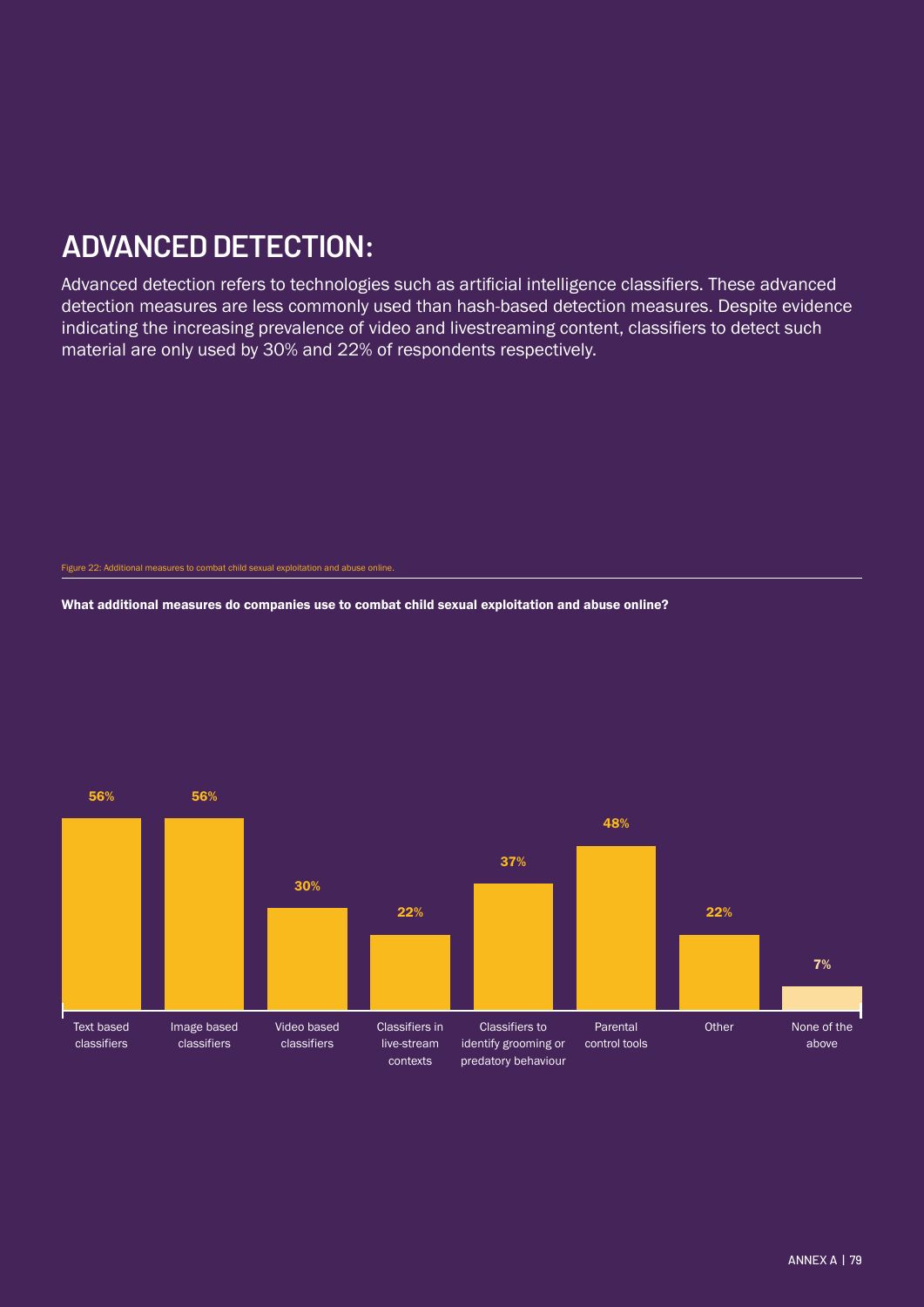### **DETERRENCE AND PREVENTION:**

Most respondents issue deterrence messaging to potential offenders and provide online child safety resources to help prevent abuse before it occurs, but both are less common than mechanisms to detect child sexual abuse material.

![](_page_6_Figure_2.jpeg)

The survey found that most online child safety resources are targeted at parents, which is positive given they are generally the first point of contact for a child experiencing distress online.<sup>422</sup> However, there is also evidence to suggest that child sexual exploitation and abuse is often perpetrated by family members.<sup>423</sup> To support such victims and avoid over-reliance on one group to safeguard children, there is scope to provide more resources for children themselves, educators and other audiences.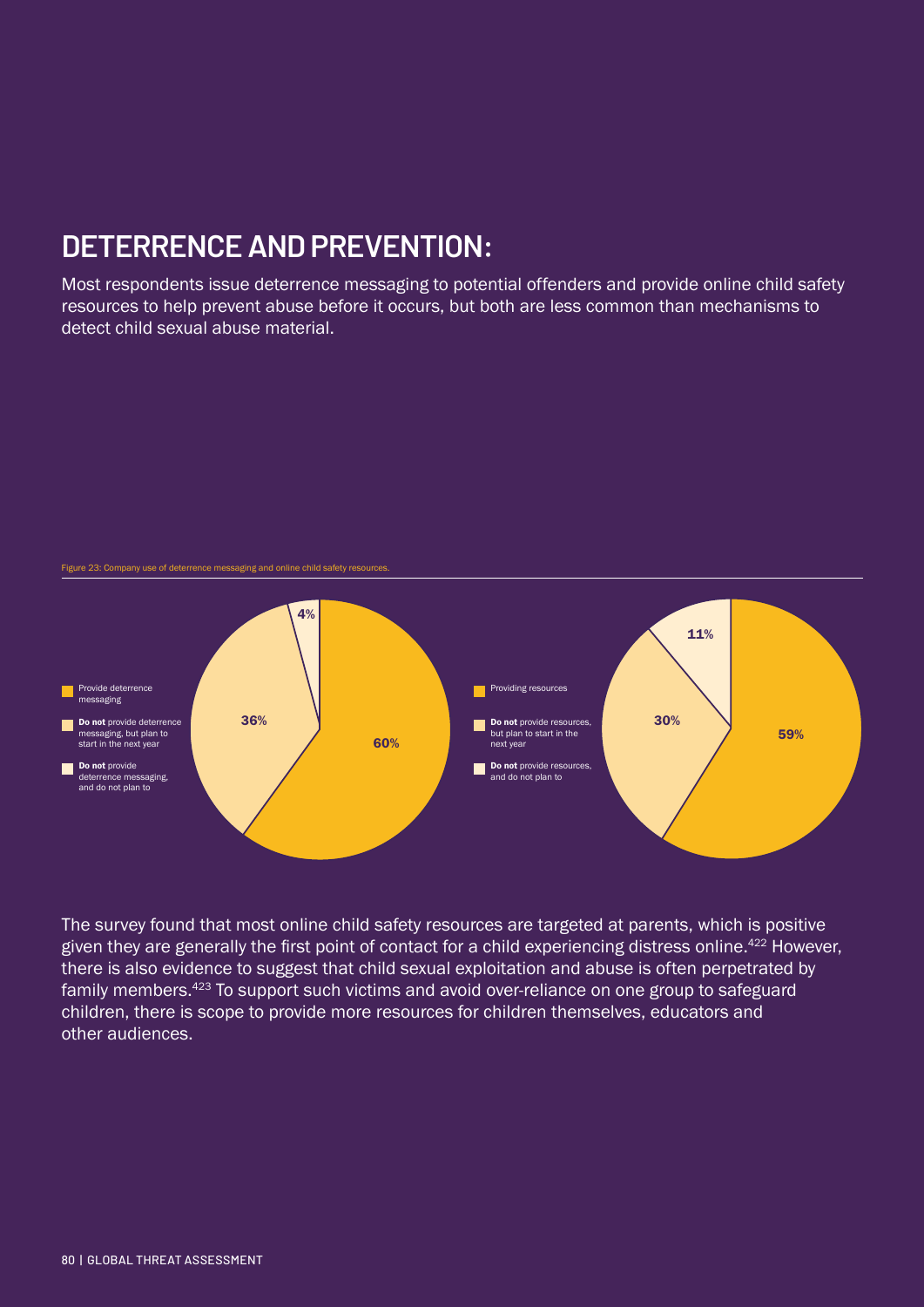## **TOOL DEVELOPMENT:**

Almost 50% of respondents use content classifiers developed by other companies, but only 26% make accessible to others the tools they develop themselves. Further investigation would be required to understand the reasons for this. More collaboration and sharing of tools where possible could arguably help to maximise the benefit of tools overall.

What barriers do companies face to using technical resources to combat child sexual exploitation and abuse online?

![](_page_7_Figure_4.jpeg)

Time and bandwidth constraints are the primary barrier to companies developing and deploying tools to combat child sexual abuse online. A lack of buy-in from leadership was not cited as a challenge by any respondents.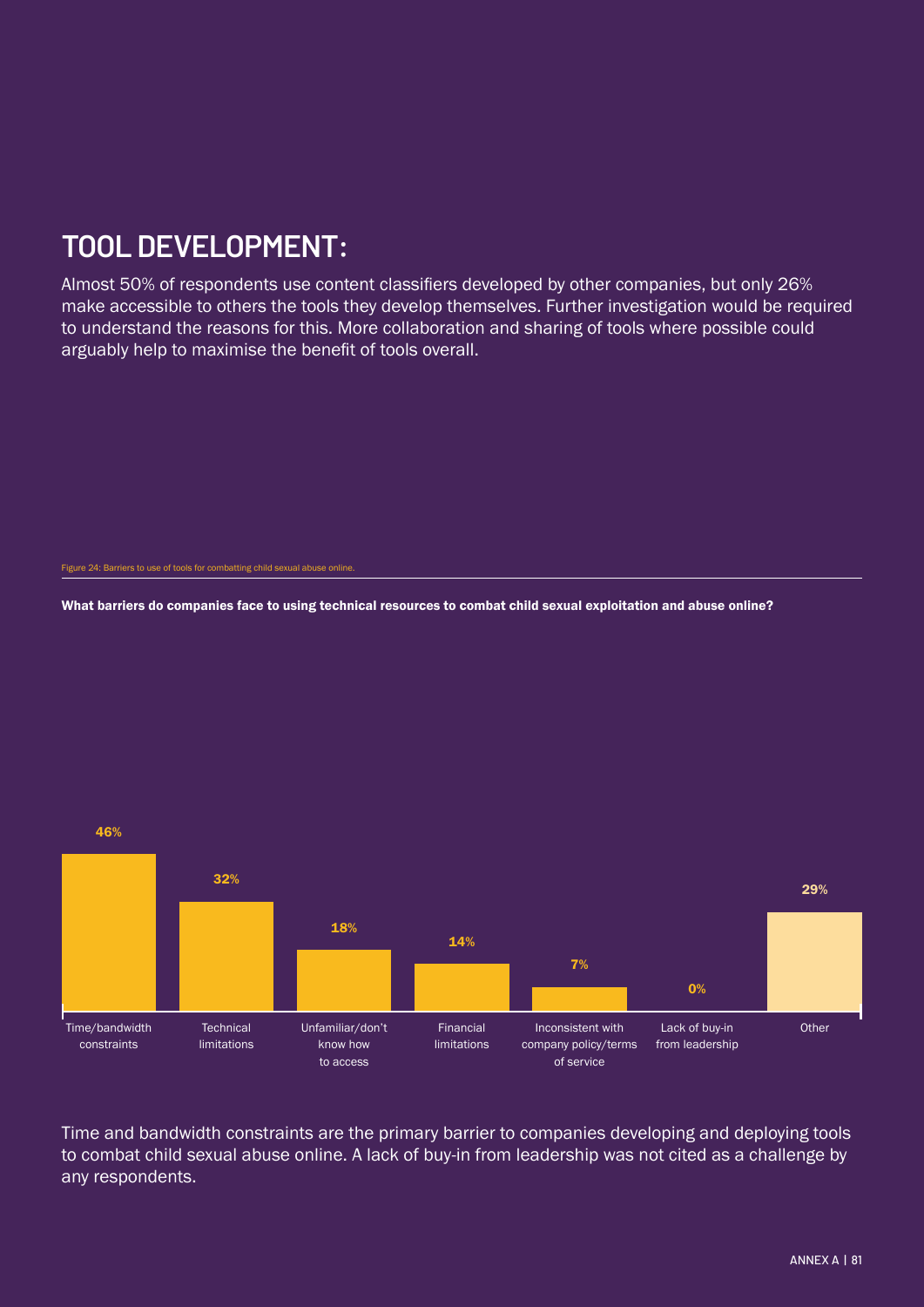### **TRANSPARENCY:**

A culture of transparency is crucial to enable a joined-up and informed response to child sexual exploitation and abuse online. However, only 49% of respondents regularly publish a transparency report. Of these, 80% publish specific data on child sexual exploitation and abuse, which is critical to understanding the scale and scope of the threat.

What proportion of companies publish regular transparency reports on child sexual exploitation and abuse on their platform?

![](_page_8_Figure_4.jpeg)